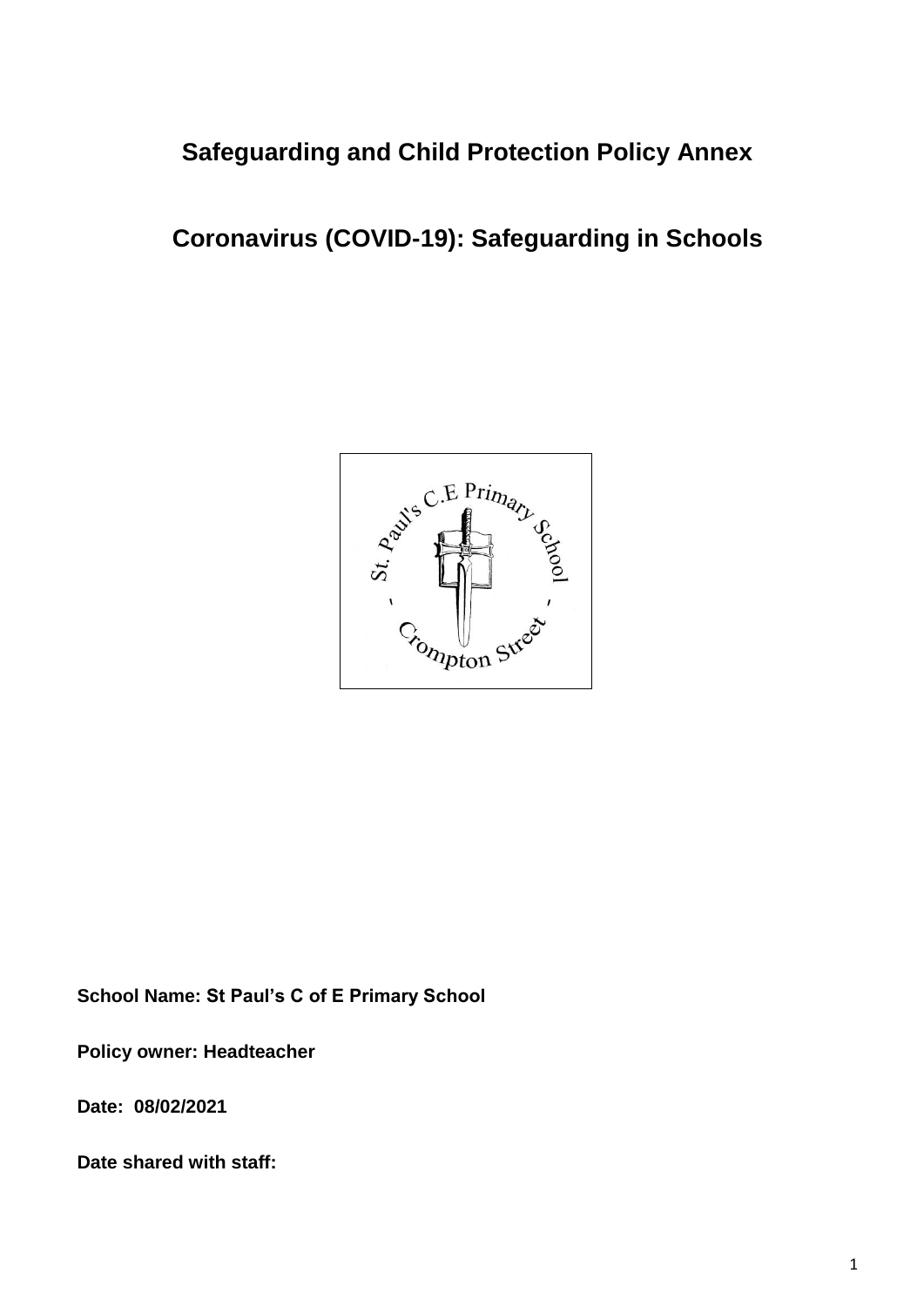## **Policy Content**

This addendum of the St Paul's Safeguarding and Child Protection policy contains details of our school's individual safeguarding arrangements in the following areas:

- **1. Context**
- **2. Vulnerable Children**
- **3. Attendance Monitoring**
- **4. Designated Safeguarding Lead**
- **5. Reporting a Concern**
- **6. Safeguarding Training and Induction**
- **7. Safer Recruitment/Volunteers and Movement of Staff**
- **8. Remote Education**
- **9. Online Safety in School**
- **10. Children and Online Safety away from School**
- **11. Supporting Children not in School**
- **12. Supporting Children in School**
- **13. Peer on Peer Abuse**
- **14. Children's Mental Health**
- **15. Children Moving School**

#### **1. Context**

In response to the coronavirus (COVID-19) outbreak, from 20th March 2020 parents were asked to keep their children at home, wherever possible. Schools were asked to remain open only for those children who are vulnerable and the children whose parents are critical to the COVID-19 response and could not make alternative arrangements to have their child cared for at home. https://www.gov.uk/government/publications/actions-for-schools-during-thecoronavirus-outbreak . This situation lasted for the remainder of the academic year but occurred again from the 5<sup>th</sup> January 2021

The interim policy will be kept under review and updated with further guidance and updates released from:

• The Department of Education

<https://www.gov.uk/government/collections/guidance-for-schools-coronavirus-covid-19>

- Salford Safeguarding Children Partnership (SSCP) <https://safeguardingchildren.salford.gov.uk/>
- Salford City Council <https://www.salford.gov.uk/cvschools>
- Salford Children's Service regarding children with education, health and care (EHC) plans or on a plan under social care, the local authority designated officer, and, any arrangements to support children the school are concerned about who do not meet the 'vulnerable' definition.

St Paul's will complete the Interim Safeguarding Guidance Action Plan Checklist to help monitor the progress of the implementation of the COVID-19 Safeguarding Policy Annex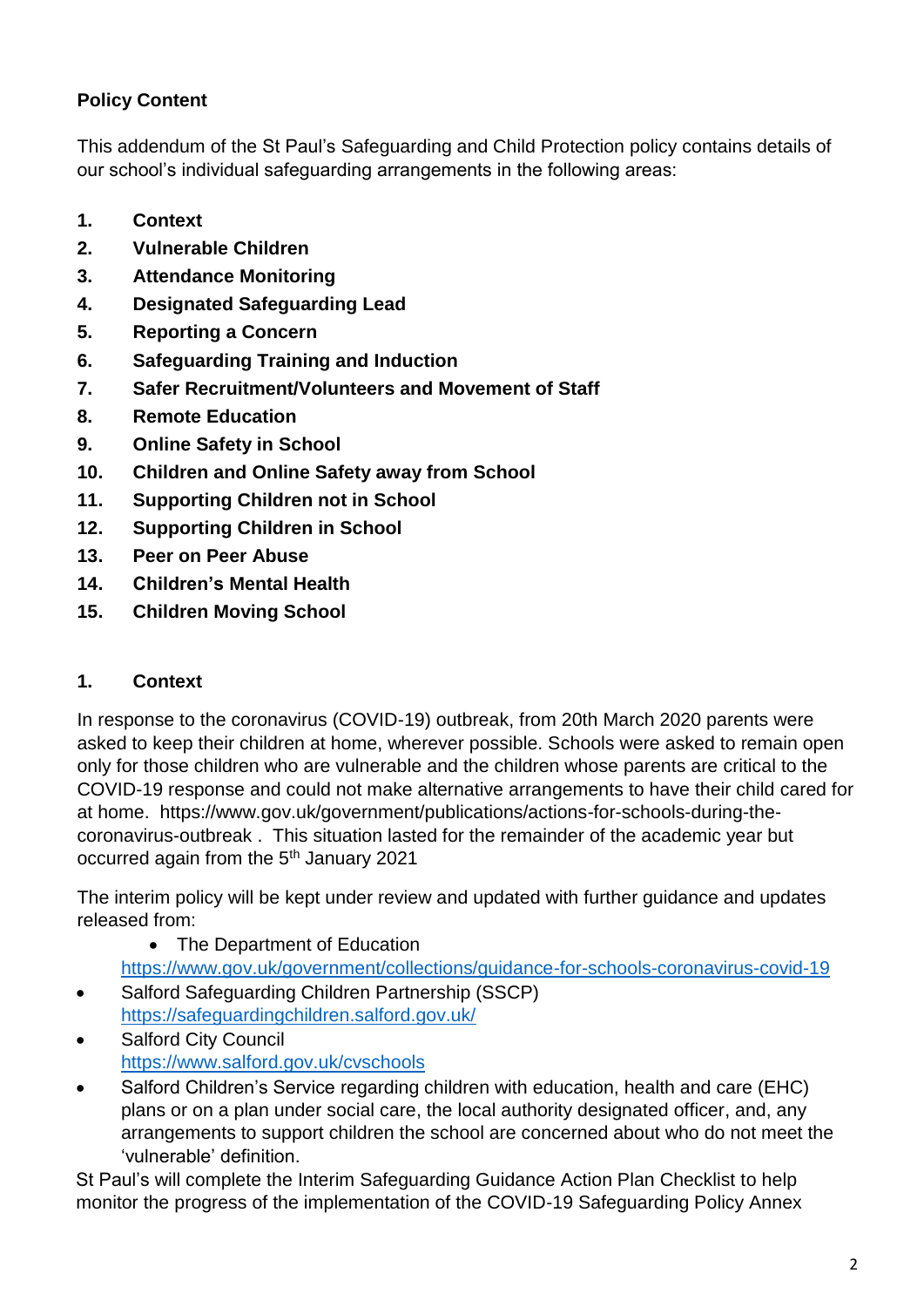

• An Operational Risk Assessment is in place and under regular review. The Operational Risk Assessment and Health and Safety risk assessments are appropriately linked to the school's safeguarding and child protection policy.

#### **2. Vulnerable Children**

Vulnerable children include those who have a social worker and those children and young people up to the age of 25 with Education, Health and Care Plans (EHCP).

Those who have a social worker include children who have a Child Protection Plan or a Child in Need Plan, those who are looked after by the Local Authority and those recently leaving the care system.

A child may also be deemed to be vulnerable if they:

- have been assessed as being in need or otherwise meet the definition in section 17 of the Children Act 1989
- are on the edge of receiving support from children's social care services,
- are adopted
- are at risk of becoming NEET ('not in employment, education or training')
- are living in temporary accommodation
- are young carers

Children with an EHCP should be offered a school place and strongly encouraged to attend. Where parents and carers do not wish to take up a school place, those with an EHC plan will be risk-assessed in consultation with the Local Authority and parents, to decide whether they need to continue to be offered a school or college place in order to ensure their needs can be as safely or more safely met in the educational environment, or whether they can safely have their needs met at home. This could include, if necessary, carers, therapists or clinicians visiting the home to provide any essential services. Many children and young people with EHC plans can safely remain at home.

[Education and childcare settings: national lockdown from 5 January 2021](https://assets.publishing.service.gov.uk/government/uploads/system/uploads/attachment_data/file/950653/Education_and_childcare_settings_-_national_lockdown_from_5_January_2021_.pdf)  [\(publishing.service.gov.uk\)](https://assets.publishing.service.gov.uk/government/uploads/system/uploads/attachment_data/file/950653/Education_and_childcare_settings_-_national_lockdown_from_5_January_2021_.pdf)

Children with a social worker must be offered a place in school and should be strongly encouraged to attend. If a child's parents or carer does not want the child to take up a school place, the social worker must carry out a risk assessment in consultation with the school, to ascertain whether school or home is the safest place to be during this time. Each child will have a different set of circumstances and these must be taken into account, whilst understanding that a place must be offered for all children with a social worker.

Eligibility for free school meals in and of itself should not be the determining factor in assessing vulnerability.

Senior leaders, especially the Designated Safeguarding Lead (and Deputy) know who our most vulnerable children are. They have the flexibility to offer a place to those on the edge of receiving children's social care support. St Paul's will continue to work with and support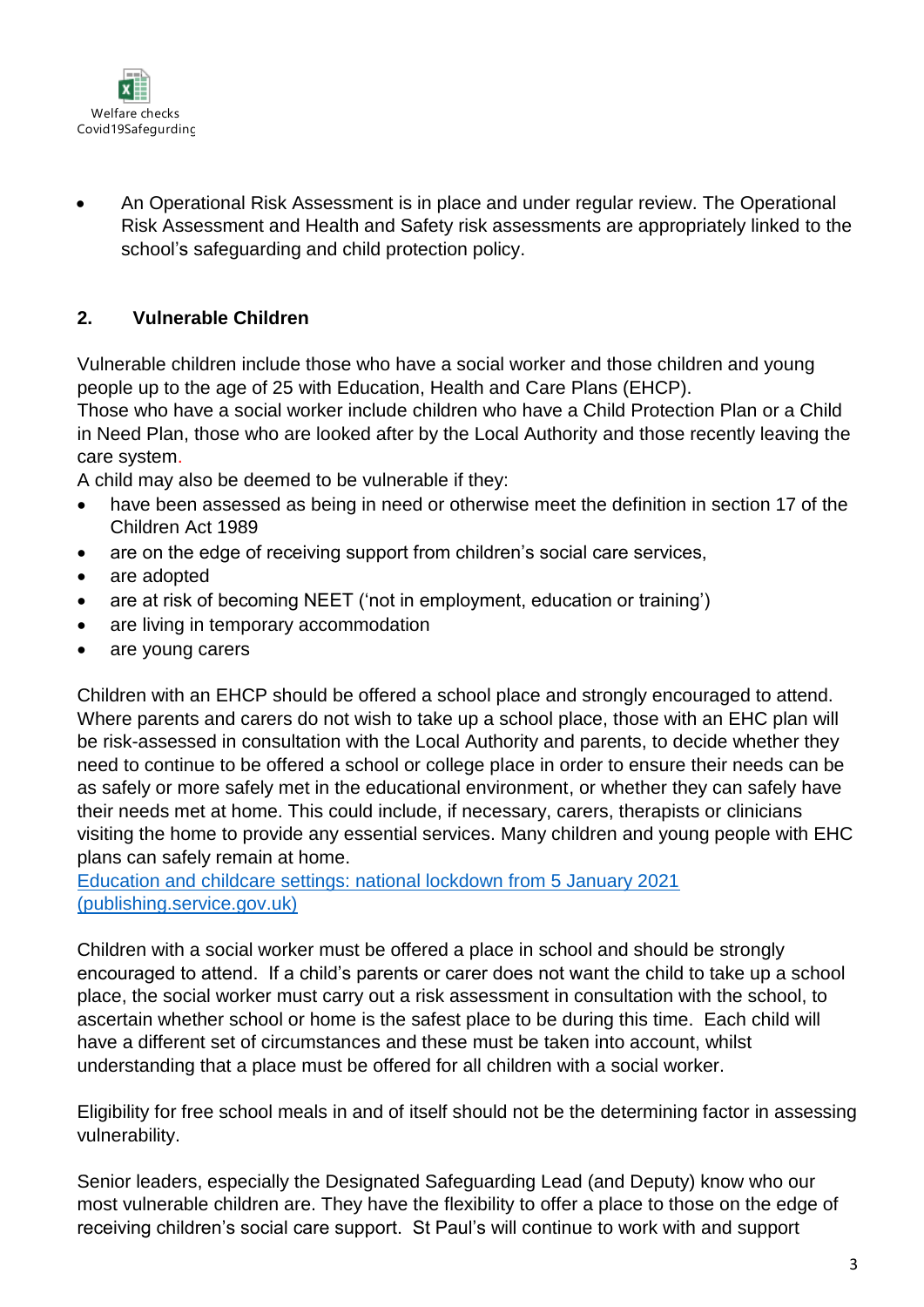children's social workers to help protect vulnerable children. This includes working with and supporting children's social workers and the Local Authority Virtual School Head (VSH) for looked-after and previously looked-after children and any other relevant safeguarding and welfare partners.

Children defined as Vulnerable including children working with the Early Help Service and, vulnerable children without a Statutory Plan will receive regular Welfare Checks by staff at St Paul's.

Children, not in school, with an EHC Plan will be contacted at home at least twice a week.

For children with a Statutory Plan and/or an EHC Plan who are attending school, St Paul's will contact the child's Social Worker on the day if the child has not arrived at School/ unable to make contact/the welfare check causes concerns.

#### **Vulnerable children without a Statutory Plan**:

Welfare checks will still be made for children who are on St Paul's school based vulnerable list. St Paul's will contact these children at least once per week if they are not attending school during the phased return.

St Paul's will follow the recommended process detailed in the embedded:

- Guide to Welfare Checks during School Closures
- Flow chart for concerns raised or unable to contact a family whilst contacting families for welfare check during the Covid-19 (coronavirus) closures.



The lead person responsible for the checks will be Headteacher/Assistant Headteacher.

#### **3. Attendance Monitoring**

School will use the normal registering system, **as well as** continuing to record the daily attendance of the children who are attending school on the DEF's [Education Setting Status](https://www.gov.uk/government/publications/coronavirus-covid-19-attendance-recording-for-educational-settings) [form.](https://www.gov.uk/government/publications/coronavirus-covid-19-attendance-recording-for-educational-settings) St Paul's will, in line with Government guidance, submit the daily attendance sheet to the DfE - [https://www.gov.uk/government/publications/coronavirus-covid-19-attendance-recording](https://www.gov.uk/government/publications/coronavirus-covid-19-attendance-recording-for-educational-settings)[for-educational-settings](https://www.gov.uk/government/publications/coronavirus-covid-19-attendance-recording-for-educational-settings) 

There is an expectation that vulnerable children who have a social worker will attend the school, so long as they do not have underlying health conditions that put them at increased risk. In circumstances where a parent does not want to bring their child to an education setting, and their child is considered vulnerable, the social worker and St Paul's will explore the reasons for this directly with the parent. Vulnerable children – regardless of year group – that have not been attending in the recent period are expected to return to nursery, early years, or school where this would now be appropriate for them to do so. St Paul's in partnership with other relevant partners will work with and support the relevant families and pupils to return to school or college, where attendance is appropriate.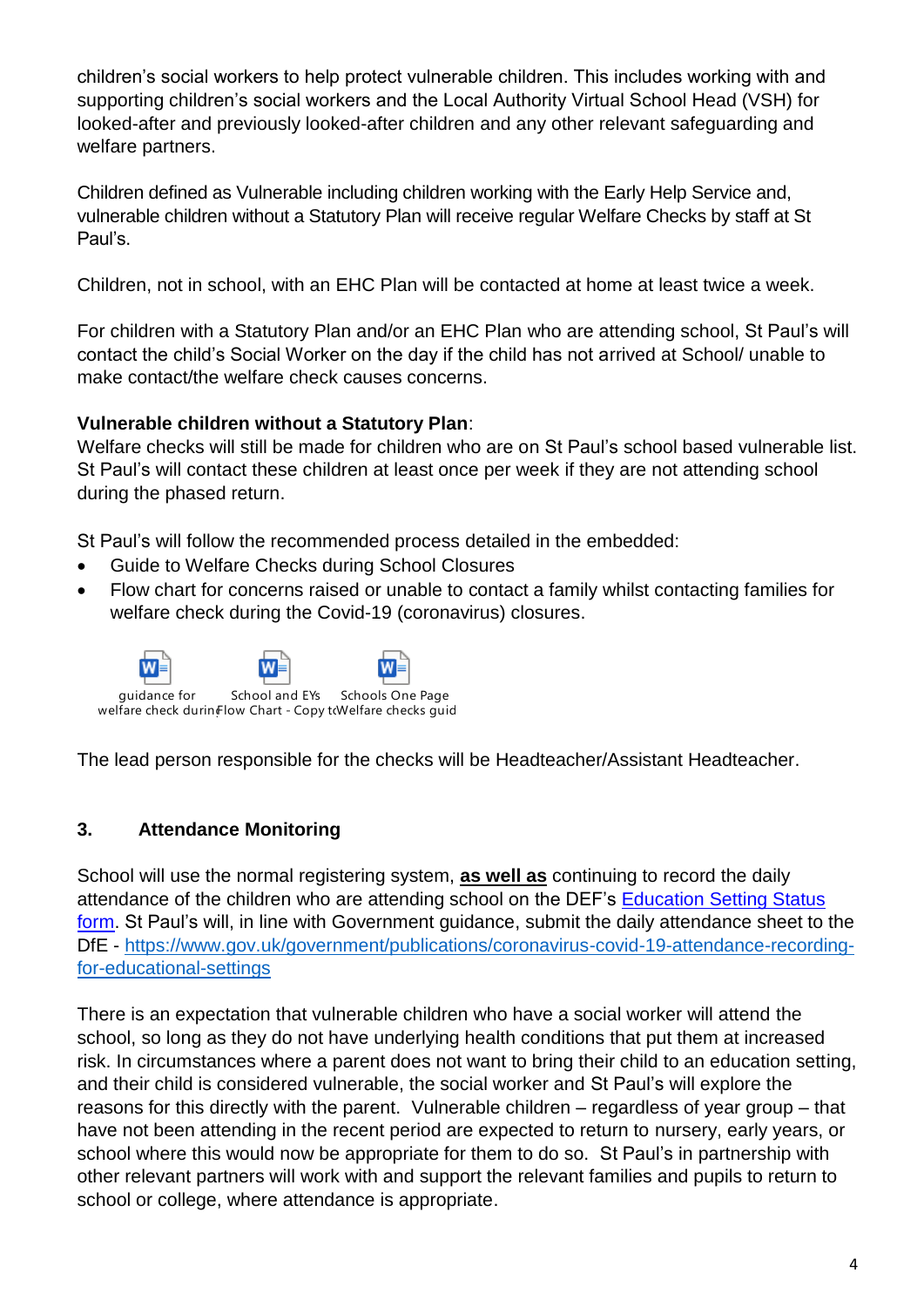Where parents are concerned about the risk of the child contracting COVID-19, St Paul's or the social worker will talk through these anxieties with the parent/carer following the advice set out by Public Health England.

St Paul's will strongly encourage our vulnerable children and young people to attend school. St Paul's will follow up on any child that is expecting to attend school but does not and in all circumstances where a vulnerable child does not take up their place at school, or discontinues, St Paul's will notify their social worker. St Paul's will also notify the Virtual School (for all Looked After Children ) at [virtualschoolteam@salford.gov.uk;](mailto:virtualschoolteam@salford.gov.uk)

St Paul's will also follow up with any parent or carer who has arranged care for their child(ren) and the child(ren) subsequently do not attend.

To support the above, St Paul's will endeavour to ensure that relevant safeguarding and welfare information held on all children (including returning children) remains accurate. St Paul's will be doing all it reasonably can to ask parents and carers to advise them of any changes regarding welfare, health and wellbeing that they should be aware of before a child returns. St Paul's will also confirm with parents/carers, that emergency contact numbers are correct and ask for any additional emergency contact numbers where they are available.

## **4. Designated Safeguarding Lead**

The Designated Safeguarding Lead for St Paul's is: Mr Gareth Elswood (Headteacher)

The Deputy Designated Safeguarding Lead(s) are: Mr Daniel Hunter and Mrs S O'Reilly (Assistant Headteacher)

In accordance with Keeping Children Safe in Education the optimal scenario is to have a trained DSL (or deputy) available on site. Where this is not the case a trained DSL (or deputy) will be available to be contacted via phone or online video - for example when working from home.

Where a trained DSL (or deputy) is not on site, in addition to the above, a senior leader will assume responsibility for co-ordinating safeguarding on site.

This might include updating and managing access to child protection files and recording systems and liaising with the offsite DSL (or deputy). This may require liaising with children's social workers where they require access to children in need and/or to carry out statutory assessments at the school or college.

It is important that all St Paul's staff and volunteers have access to the school's DSL (or deputy). Each day, the staff on site will be made aware of who that person is and how to contact them through email, Zoom video call or phone.

The DSL will continue to engage with social workers, and attend all multi-agency meetings, which can be done remotely.

The DSL (or deputy) will provide support to school coordinators, teachers and pastoral staff to ensure that contact is maintained with children (and their families) who are not yet returning to school or college. Where possible staff will liaise with the school coordinator or try and speak directly to children to help identify any concerns.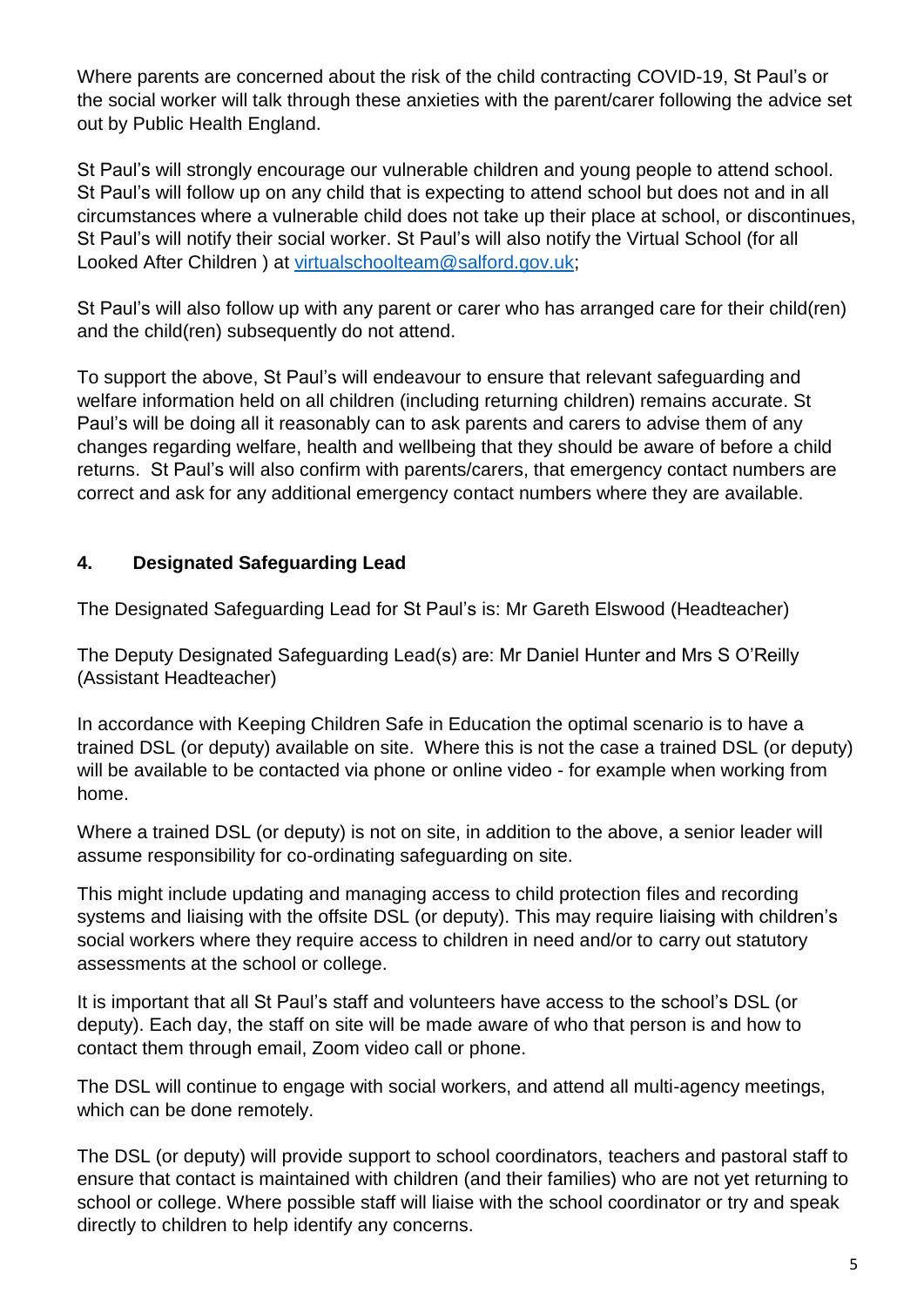## **5. Reporting a Concern**

Where staff have a concern about a child, they should continue to follow the process outlined in the school Safeguarding and Child Protection Policy, this includes making a careful report of their concerns or what was said using CPOMs and informing the DSL and this can be completed remotely.

Where a member of staff cannot access the reporting system to complete a report in the normal way, the Designated Safeguarding Lead, and Headteacher should be informed.

Staff are reminded that in accordance with Keeping Children Safe in Education (paragraph 42), if they have any concerns about a child's welfare, they should act on them immediately and without delay.

Staff will be aware and alert to identifying any new safeguarding concerns with all the children that are returning to and attending the school and act immediately on these concerns

Where staff are concerned about an adult working with children in the school, they should follow the school's procedure of reporting to the DSL to report the concern to the Headteacher. If there is a requirement to make a notification to the Headteacher whilst away from school, this should be done verbally and followed up as soon as possible with an email to the Headteacher.

Concerns related to the Headteacher should be directed to the Chair of Governors:

Staff are reminded that if they have concerns about the way a Safeguarding concern is being handled they can follow the school's Whistleblowing procedures. Referrals to the Local Authority Designated Officer can be made via

[https://safeguardingchildren.salford.gov.uk/professionals/managing-allegations-against-adults](https://safeguardingchildren.salford.gov.uk/professionals/managing-allegations-against-adults-who-work-with-children/)[who-work-with-children/](https://safeguardingchildren.salford.gov.uk/professionals/managing-allegations-against-adults-who-work-with-children/)

The DSL will communicate to staff any new, or change in, local arrangements. This will ensure they know what to do if they are worried about a child or have a safeguarding concern regarding an adult through email or staff meetings/briefings.

#### **6. Safeguarding and Child Protection Training and Induction**

As DSL training is very unlikely to take place whilst there remains a threat of the COVID 19 virus. For the period COVID-19 measures are in place, a DSL (or deputy) who has been trained will continue to be classed as a trained DSL (or deputy) even if they miss their refresher training.

DSLs (and deputies) will continue to do what they reasonably can to keep up to date with safeguarding developments, such as via safeguarding partners, newsletters and professional advice groups.

All existing school staff have had safeguarding training and have read Part One and Annex A of Keeping Children Safe in Education (KCSIE) (2020).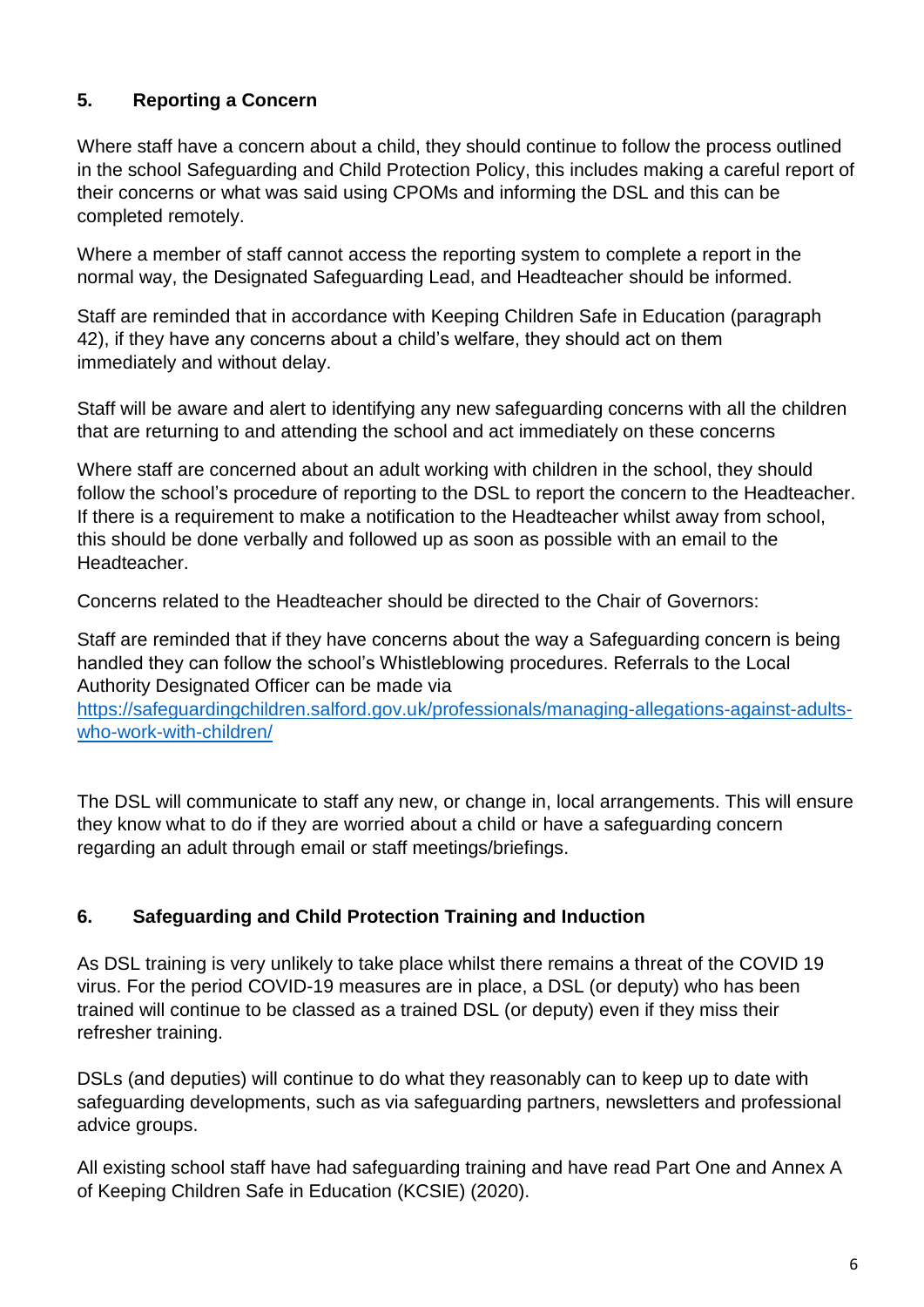Where new staff are recruited, or new volunteers enter St Paul's, they will continue to be provided with a safeguarding induction which will include providing the new staff with all the relevant policies as listed in the school's Safeguarding and Child Protection Policy and Part One of KCSIE.

If staff are deployed from another education or children's workforce setting to St Paul's, upon arrival, they will be given a copy of the receiving setting's Safeguarding and Child Protection Policy, confirmation of local processes and confirmation of DSL arrangements.

## **7. Safer Recruitment/Volunteers and Movement of Staff**

It remains essential that people who are unsuitable are not allowed to enter the children's workforce or gain access to children. When recruiting new staff, St Paul's will continue to follow the school's relevant Safer Recruitment processes, including, as appropriate, relevant sections in part 3 of Keeping Children Safe in Education (2020) (KCSIE).

In response to COVID-19, the Disclosure and Barring Service (DBS) has made changes to its guidance on standard and enhanced DBS ID checking to minimise the need for face-to-face contact. In urgent cases where it is not possible to follow the normal identity checking guidelines of the ID checker being face to face and in physical possession of the original documents so they can be checked for indicators of fraud, to ensure that the necessary DBS checks can still be carried out, the DBS ID checking guidance will be changed for a temporary period. The Home Office and Immigration Enforcement have also temporarily adjusted the [right to work checks](https://www.gov.uk/guidance/coronavirus-covid-19-right-to-work-checks) due to the coronavirus outbreak.

The change will enable:

- ID documents to be viewed over video link
- scanned images to be used in advance of the DBS check being submitted

The new member of staff will then need to present the original versions of these documents when they first attend their employment or volunteering role.

<https://www.gov.uk/government/news/covid-19-changes-to-dbs-id-checking-guidelines>

If staff are deployed from another education or children's workforce setting to St Paul's, we will take into account the DfE supplementary guidance on safeguarding children during the COVID-19 pandemic. This guidance states that there is no expectation that a new DBS check should be obtained where that member of the workforce temporarily moves to another school or college to support the response to coronavirus. Therefore the school will accept portability as long as the current employer confirms in writing that:

- the individual has been subject to an enhanced DBS and children's barred list check
- there are no known concerns about the individual's suitability to work with children
- there is no ongoing disciplinary investigation relating to that individual

Where St Paul's are utilising volunteers, we will continue to follow the checking and risk assessment process as set out in paragraphs 183 to 188 of KCSIE. Under no circumstances will a volunteer who has not been checked be left unsupervised or allowed to work in regulated activity.

St Paul's will continue to follow the legal duty to refer to the DBS anyone who has harmed or poses a risk of harm to a child or vulnerable adult where:

• the harm test is satisfied in respect of that individual;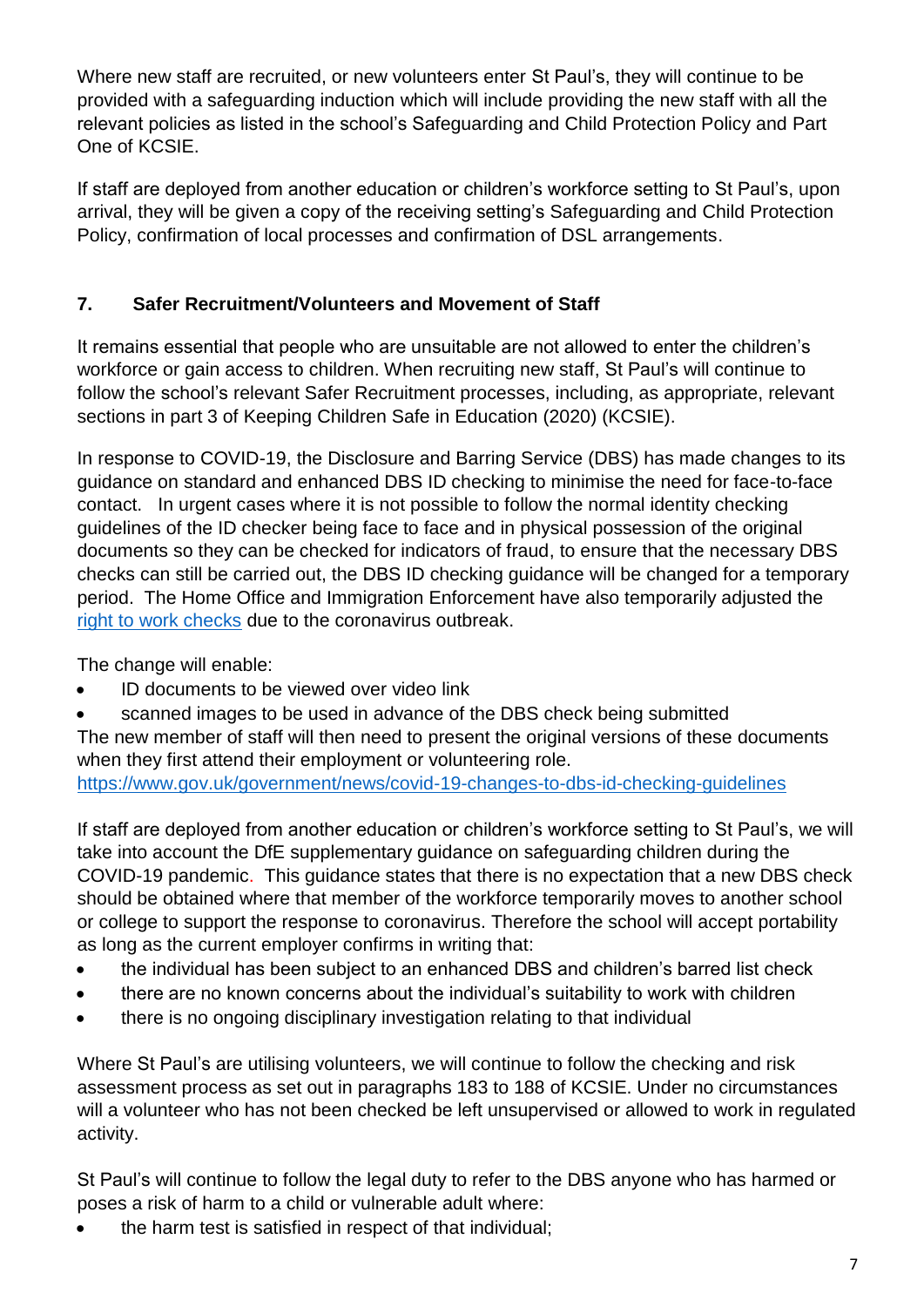- the individual has received a caution or conviction for a relevant offence, or if there is reason to believe that the individual has committed a listed relevant offence; and
- the individual has been removed from working (paid or unpaid) in regulated activity, or would have been removed had they not left.

(Paragraph 179 of KCSIE 2020).

St Paul's will continue to consider and make referrals to the Teaching Regulation Agency (TRA) as per paragraph 166 of KCSIE and the TRA's 'Teacher misconduct advice for making a referral.

During the COVID-19 period all referrals should be made by emailing [Misconduct.Teacher@education.gov.uk](mailto:Misconduct.Teacher@education.gov.uk)

Whilst acknowledging the challenge of the current National Emergency, it is essential from a safeguarding perspective that the school is aware, on any given day, which staff/volunteers will be in the school, and that appropriate checks have been carried out. This is especially important for anyone engaging in regulated activity. As such, St Paul's will continue to keep the Single Central Record (SCR) up to date as outlined in paragraphs 148 to 156 in KCSIE.

By adding a COVID-19 page to the SCR the SCR will be used to record everyone that will be working or volunteering in the school or college on any given day, including any staff who may be on loan from other institutions. The SCR will be used to log details of any risk assessments carried out on volunteers and staff on loan from elsewhere.

#### **8. Remote Education**

From 5 January 2021 whilst vulnerable pupils and students, and the children of key workers, can continue to be educated in person, DfE expects schools and colleges to immediately offer all other pupils and students access to remote education.

Remote education will include recorded or live direct teaching time and time for pupils to complete tasks and assignments independently

Remote learning can be:

**Remote education**: a broad term encompassing any learning that happens outside of the classroom, with the teacher not present in the same location as the pupils

**Digital remote education**: often known as online learning, this is remote learning delivered through digital technologies.

**Blended learning**: a mix of face-to-face and remote methods. An example would be the 'flipped classroom', where main input happens remotely (for example through video), while practice and tutoring happen in class.

**Synchronous education**: this is live; asynchronous education is when the material is prepared by the teacher and accessed by the pupil at a later date.

DSLs will liaise with the senior leader who has overarching responsibility for remote learning. The DSL should ensure that the remote learning policy and procedures consider vulnerable children and how the school will:

- ensure that they are able to access remote education support,
- have identified how to support them to access remote education
- regularly monitor (as far as possible) if they are doing so
- consider how the remote learning policy is shared with and accessible to all parents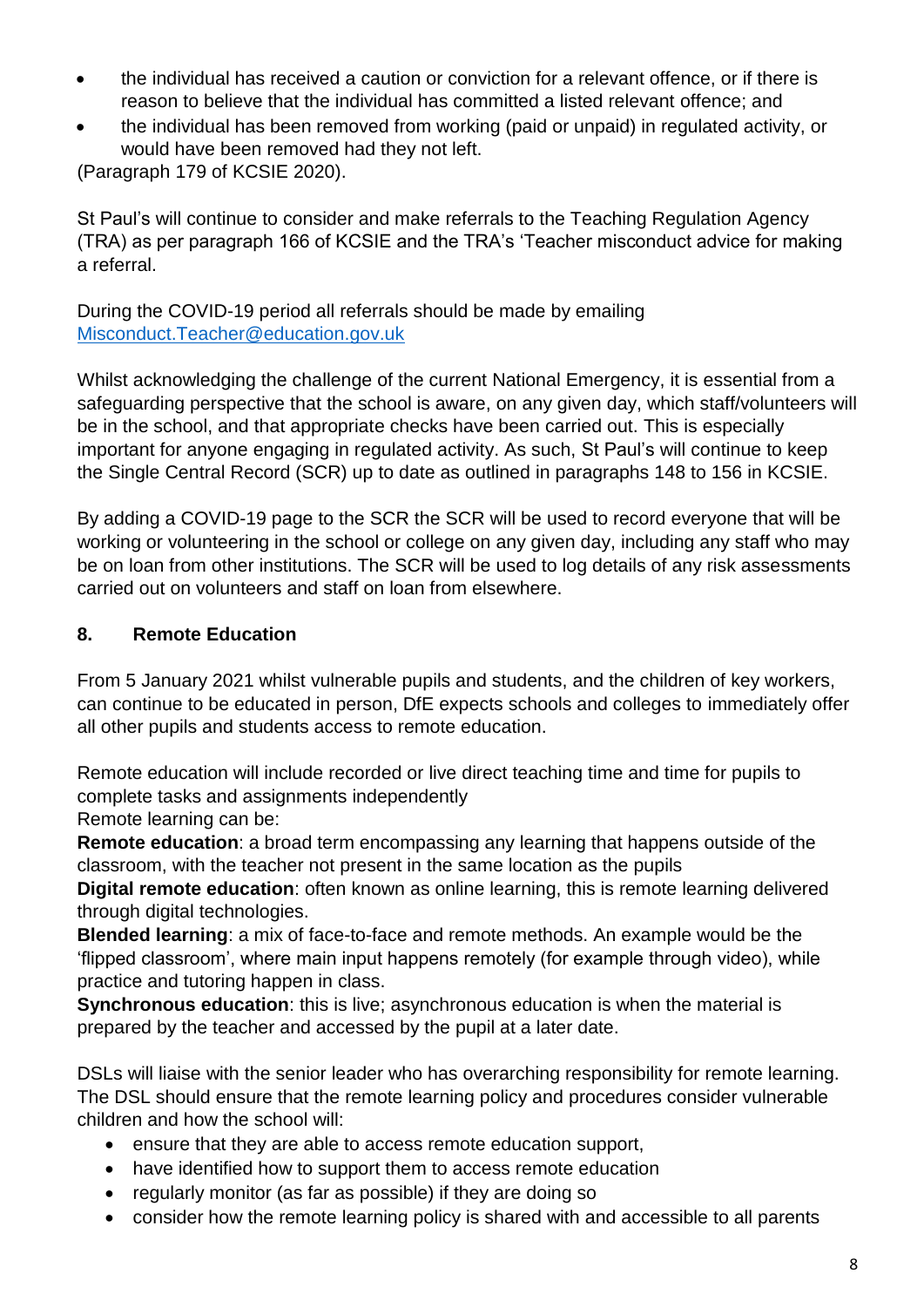• set guidelines for safe interactions for remote teaching and live sessions

#### **The Remote Education lead in our school is:** Headteacher or Assistant Headteacher

#### **9. Online Safety in School**

St Paul's will continue to provide a safe environment, including online. This includes continuing to ensure that appropriate filters and monitoring systems are in place to protect children when they are online in the school

Where students are using computers in school, appropriate supervision will be in place.

Safe IT arrangements will be maintained in the school by Headteacher

If Headteacher is not available Safe IT arrangements will be maintained by Assistant Headteachers.

## **10. Children and Online Safety away from School**

Staff will remain mindful of the importance of continuing to look out for signs a child may be at risk when interacting with children, including remotely. Any such concerns should be dealt with in line with the Safeguarding and Child Protection Policy and where appropriate referrals should still be made to Children's Social Care and as required, the Police.

Remote teaching should follow the same principles as set out in the school's Code of Conduct/ Staff Behaviour Policy.

St Paul's will ensure any use of online learning tools and systems is in line with privacy and data protection/GDPR requirements.

Below are some things staff at St Paul's consider when delivering virtual lessons, especially where webcams are involved:

- Staff might want to consider whether one-to-one sessions could be appropriate in some circumstances. For example, to provide pastoral care or provide support for pupils with special educational needs and disabilities (SEND). (This should be discussed and approved by the senior leadership team to assess any risks. There may be helpful solutions, such as including a parent or additional staff member in the call).
- Staff and children must wear suitable clothing, as should anyone else in the household.
- Any Computer/Tablet/Telephone used by staff to communicate with pupils, must be school or Local Authority equipment. **Under no circumstances** should staff use their personal equipment for communication with pupils.
- Any computers used should be in appropriate areas, for example, not in bedrooms; and the background should be blurred.
- Language must be professional and appropriate, including any family members in the background.
- Staff must only use platforms specified by the school's senior managers and approved by our IT network manager / provider to communicate with pupils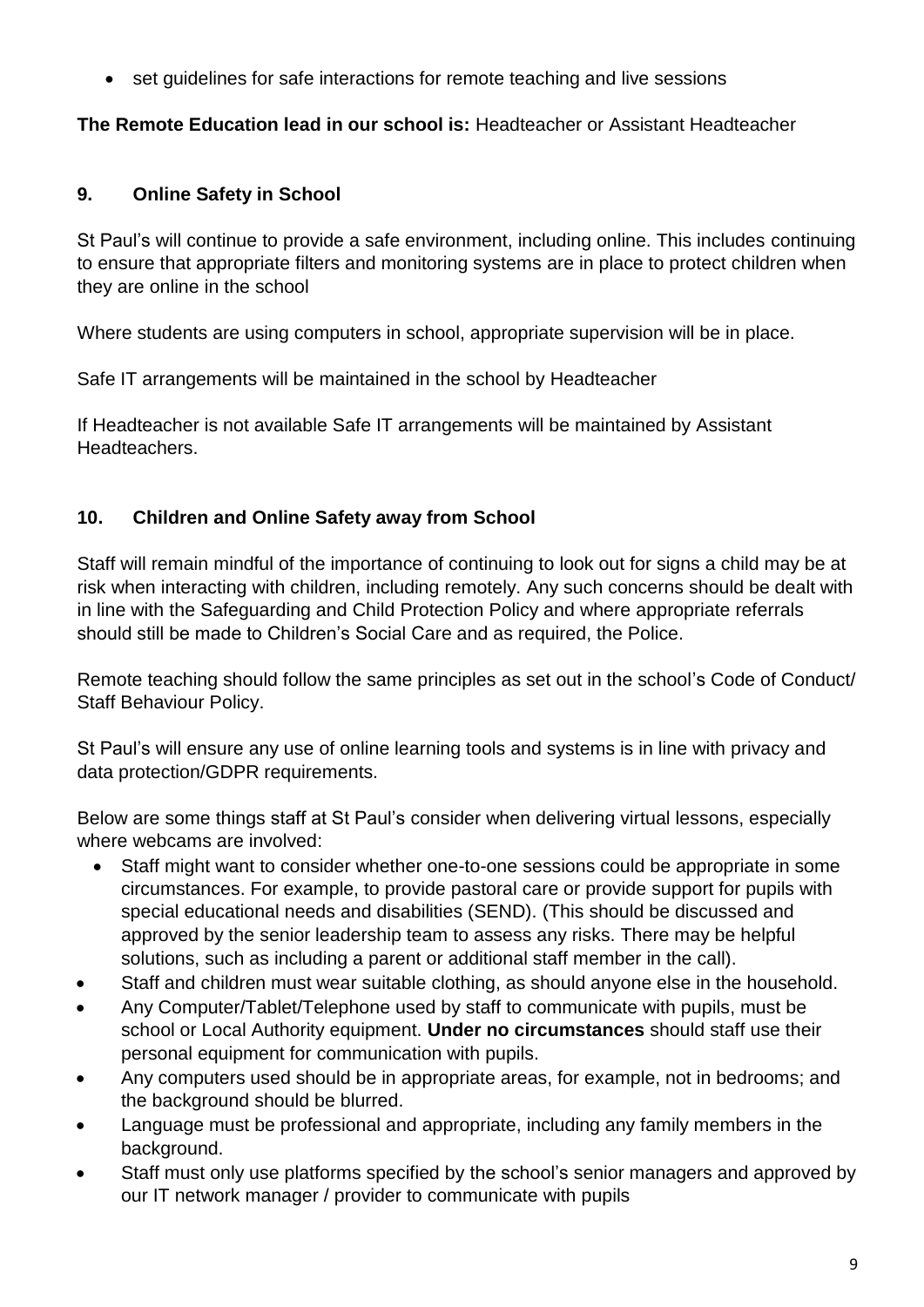• Staff record, the length, time, date and attendance of any group or individual sessions held.

St Paul's will take account of the Government guidance on safeguarding and remote [education](https://www.gov.uk/guidance/safeguarding-and-remote-education-during-coronavirus-covid-19) to support planning lessons safely. The school will consider the approaches that best suit the needs of the children and staff that need taking into account, where appropriate for :

- Video Conferencing Guidance from the National Cyber Security Centre on which video [conference service is right for you](https://www.ncsc.gov.uk/guidance/video-conferencing-services-security-guidance-organisations) and [using video conferencing services securely](https://www.ncsc.gov.uk/guidance/video-conferencing-services-using-them-securely)
- Advice for real time online teaching at [guidance from the UK Safer Internet Centre on](https://swgfl.org.uk/resources/safe-remote-learning/)  [safe remote learning](https://swgfl.org.uk/resources/safe-remote-learning/)
- platform specific advice from the London Grid for Learning [safeguarding advice](https://coronavirus.lgfl.net/safeguarding)

#### **11. Supporting Children not in School**

St Paul's is committed to ensuring the safety and wellbeing of all its Children and Young people.

Where the DSL has identified a child to be on the edge of social care support, or who would normally receive pastoral-type support in school, they will ensure that a robust communication plan is in place for that child or young person.

Details of this plan will be recorded in/on CPOMs .as will a record of any contact having been made.

The communication plans can include;

- remote contact details
- phone contacts
- email contact details
- door-step visits.

Where appropriate other individualised contact methods should be considered and recorded.

Parents will receive regular headteacher updates, letters and newsletters and staff have been issued with guidelines on remote learning and welfare checks.

Parents and carers will be kept informed about:

- who from the school (if anyone) their child is going to be interacting with online
- the importance of securing online support from a reputable organisation/ individual who can provide evidence that they are safe and can be trusted to have access to children - if they choose to supplement support for their children from online companies or individual tutors
- support that is available to keep their children safe online including:
	- o [Childnet](https://www.childnet.com/parents-and-carers/parent-and-carer-toolkit) for a toolkit to support parents and carers of children of any age to start discussions about their online life, to set boundaries around online behaviour and technology use, and to find out where to get more help and support
	- o [Internet matters](https://www.internetmatters.org/?gclid=EAIaIQobChMIktuA5LWK2wIVRYXVCh2afg2aEAAYASAAEgIJ5vD_BwE) for support for parents and carers to keep their children safe online
	- o [London Grid for Learning](http://www.lgfl.net/online-safety/) for support for parents and carers to keep their children safe online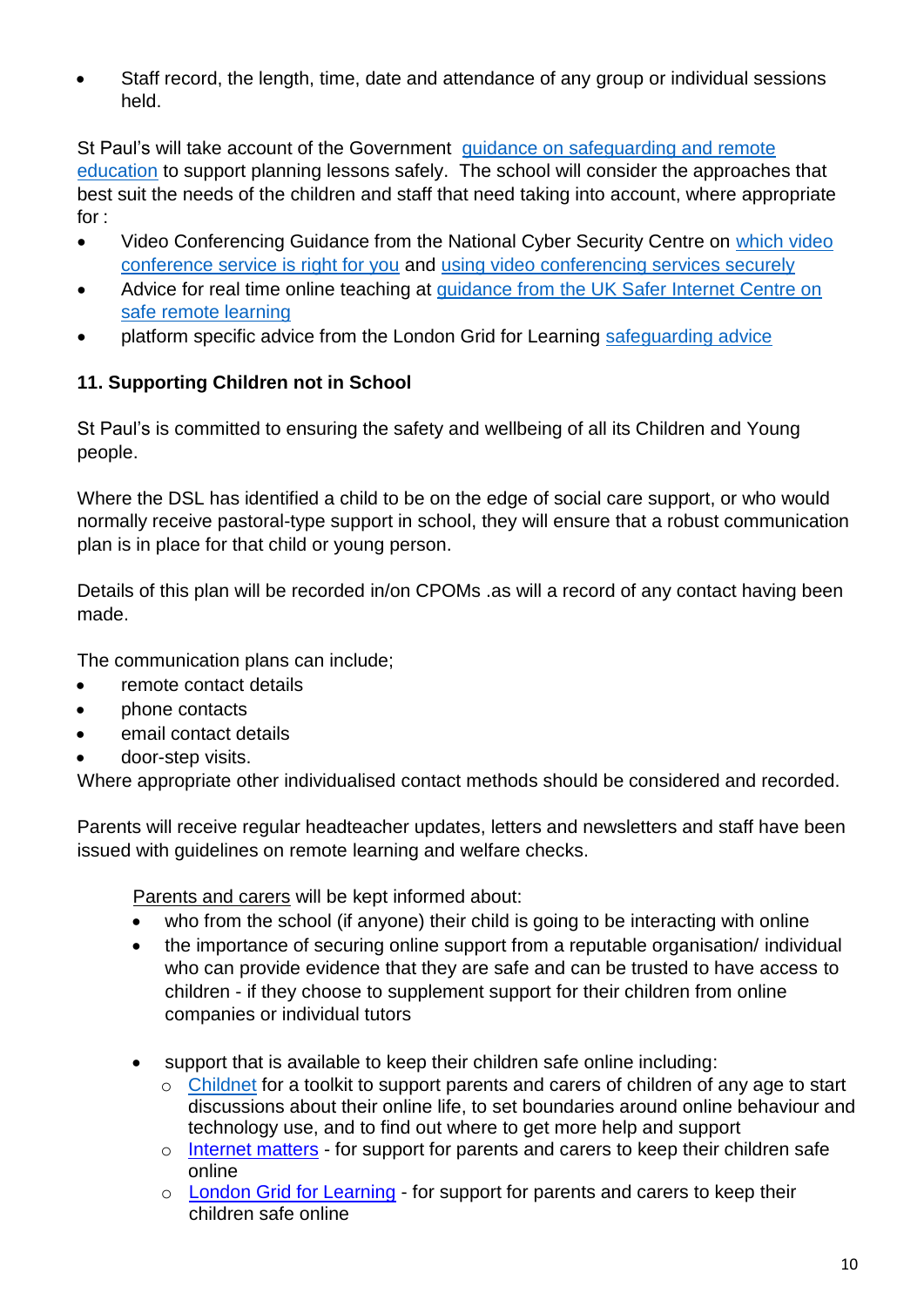- o [Net-aware](https://www.net-aware.org.uk/) for support for parents and careers from the NSPCC
- o [Parent info](https://parentinfo.org/) for support for parents and carers to keep their children safe online
- o [Thinkuknow](http://www.thinkuknow.co.uk/) for advice from the National Crime Agency to stay safe online
- o [UK Safer Internet Centre](https://www.saferinternet.org.uk/advice-centre/parents-and-carers) advice for parents and carers
- o [Let's Talk About It](https://www.ltai.info/staying-safe-online/) has advice for parents and carers to keep children safe from online radicalisation
- o [support for parents and carers to keep children safe from online harms,](https://www.gov.uk/government/publications/coronavirus-covid-19-keeping-children-safe-online/coronavirus-covid-19-support-for-parents-and-carers-to-keep-children-safe-online) Government advice about specific harms such as online child sexual abuse, sexting, and cyberbullying
- o [support to stay safe online](https://www.gov.uk/guidance/covid-19-staying-safe-online) Government advice on security and privacy settings, blocking unsuitable content, and parental controls

Guidance for staff Includes:

- Use your staff email/Class Dojo account only for any contact with pupils never use a personal email
- Do not interact on social media or add/ accept pupils or students to any social media accounts
- Do not direct pupils or students to third party websites other than those that are normally used in school for study
- Maintain professional language and boundaries at all times, particularly with regard to forms of address and sign-off. Staff will not encourage 'banter' – behaviour should replicate the behaviour of the classroom
- Copy your line manager into all correspondence with the pupils to safeguard yourself.
- If a pupil or student raises a safeguarding matter or a pastoral concern via email please report to the DSL or senior leader as would normally be done in the school.

Email during normal working hours as parents and pupils have been recommended to follow their timetables as a study routine.

St Paul's and the DSL(s) will work closely with all stakeholders to maximise the effectiveness of any communication plan.

This communication plan will be reviewed regularly and where concerns arise, the DSL will consider any referrals as appropriate.

The school will share safeguarding messages on its website and social media pages.

As part of the remote learning protocols, children who are being asked to work online will be provided with very clear reporting routes by Google Classroom/Class Dojo so they can raise any concerns whilst online.

In addition to providing the reporting routes back to the school the school will also provide signposting for the children to age appropriate practical support including:

- [Childline](https://www.childline.org.uk/?utm_source=google&utm_medium=cpc&utm_campaign=UK_GO_S_B_BND_Grant_Childline_Information&utm_term=role_of_childline&gclsrc=aw.ds&&gclid=EAIaIQobChMIlfLRh-ez6AIVRrDtCh1N9QR2EAAYASAAEgLc-vD_BwE&gclsrc=aw.ds) for support
- [UK Safer Internet Centre](https://reportharmfulcontent.com/) to report and remove harmful online content
- [CEOP](https://www.ceop.police.uk/safety-centre/) for advice on making a report about online abuse

## **12. Supporting Children in School**

St Paul's is committed to ensuring the safety and wellbeing of all its students.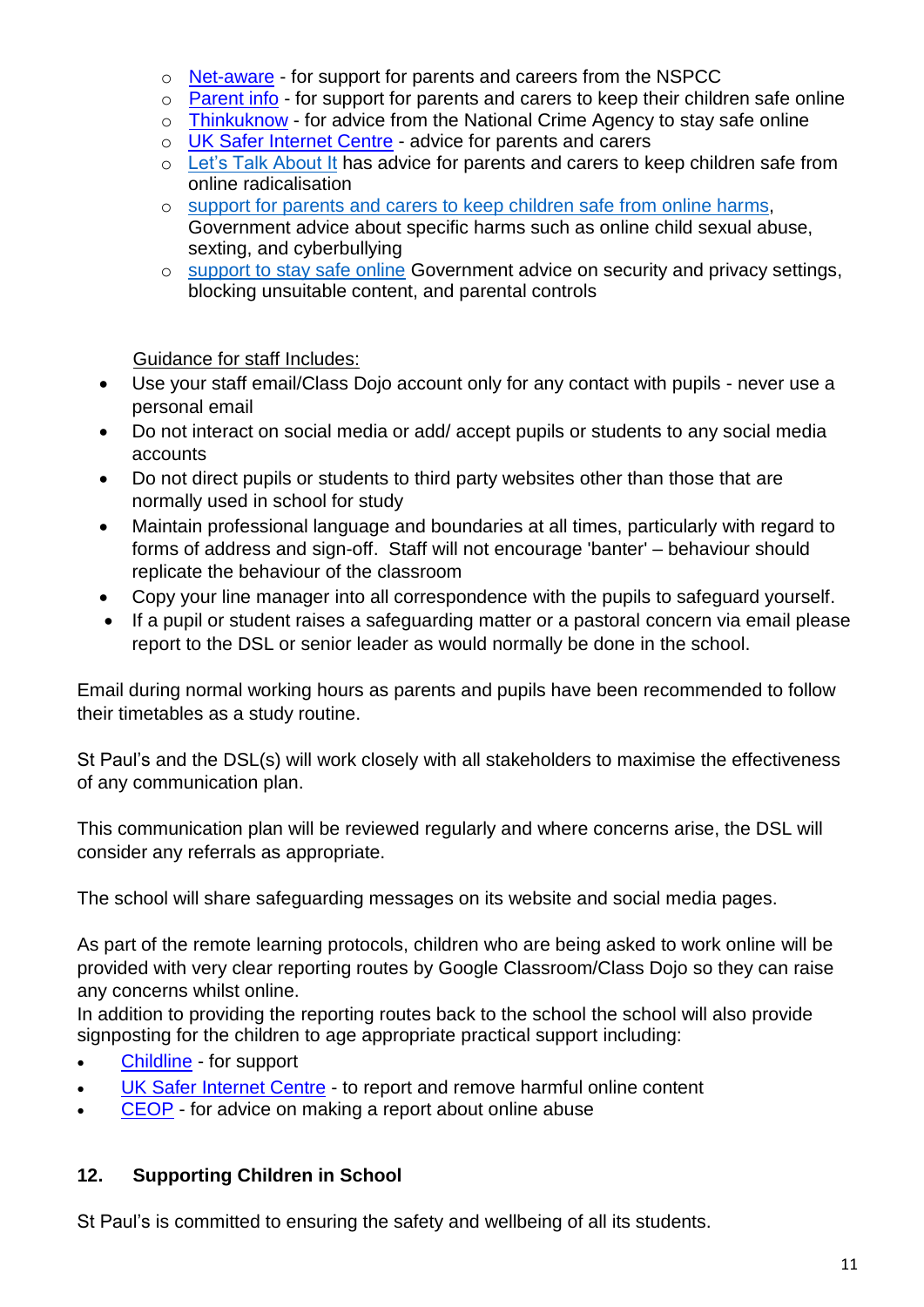St Paul's will continue to be a safe space for all children to attend and flourish. The Headteacher will ensure that appropriate staff are on site and staff to pupil ratio numbers are appropriate, to maximise safety.

St Paul's will refer to the Government guidance for education and childcare settings on how to implement social distancing and continue to follow the advice from Public Health England on handwashing and other measures to limit the risk of spread of COVID-19.

St Paul's will endeavour to ensure that (where resources allow) DSLs (and deputies) will have more time to support staff and children regarding new concerns (and referrals as appropriate) as more children return to school.

Every school and college will face unique challenges at this time, including

- Childline for support
- UK Safer Internet Centre to report and remove harmful online content
- CEOP for advice on making a report about online abuse

St Paul's will ensure that where we care for children of critical workers and vulnerable children on site, we ensure appropriate support is in place for them. This will be bespoke to each child and recorded on CPOMs.

Where St Paul's has concerns about the impact of staff absence – such as the Designated Safeguarding Lead or First Aider's – this will be discussed immediately with the Headteacher.

#### **13. Peer on Peer Abuse**

St Paul's recognises that during the closure a revised process may be required for managing any report of peer on peer abuse and supporting victims.

Where a school receives a report of peer on peer abuse, they will follow the principles as set out in Part 5 of KCSIE and of those outlined in the Safeguarding and Child Protection - Peer on Peer Abuse Policy.

The school will listen and work with the young person's, parents/carers and any multi- agency partner required to ensure the safety and security of the young persons. Each individual report will be reviewed to inform of the approach deployed in managing any report of such abuse and supporting the victims

Concerns and actions will be recorded on the CPOMs and appropriate referrals made.

## **14. Children's Mental Health**

St Paul's recognises that school is a protective factor for children and young people, and the current circumstances, can affect the **mental** health of pupils and their parents/carers. Teachers at St Paul's have been made aware of taking this into account during whole staff discussions when setting expectations of pupils' work where they are at home.